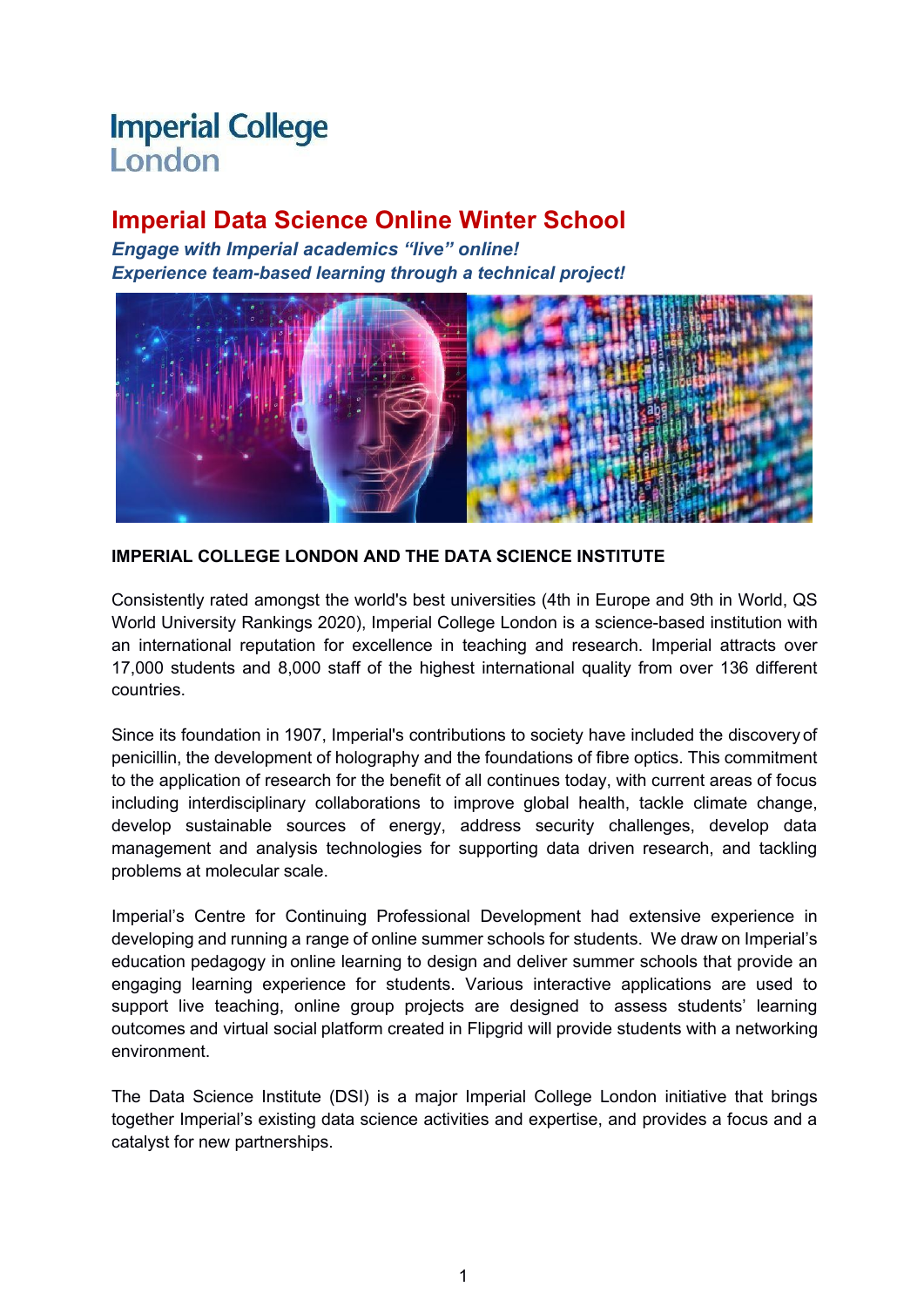The DSI supports multidisciplinary collaborations between the College's academic experts in many disciplines such as healthcare, financial services, climate science, and city infrastructure to create solutions to complex problems. Alongside research, the Institute fosters the next generation of data scientists and engineers by developing a range of postgraduate and executive courses. The DSI includes 7 Academic Labs, has attracted over £50m in funding for data science research, technology and infrastructure and has published over 300 papers. The Institute's Data Observatory (DO) was one of the first and largest visualisation suites in Europe. It provides a multi-dimensional and immersive environment to analyse large and complex data sets and to work collaboratively.

Thanks to its many research collaborations both across College and with a variety of external academic and industrial partners, the DSI is establishing its role as an international hub in data science.

### **WINTER SCHOOL OVERVIEW**

Data Science is successfully adding value to all business models using statistics and deep learning tools to make better decisions. A growing number of companies are now hiring data scientists to crunch data and predict possible situations and risk for businesses.

This online winter school is designed for students studying IT, computing or any engineering degrees at a well-recognised university in China, with an interest in data science. Students will be introduced to the concept, develop an understanding of data science, hear from industry experts on data science applications and work in teams towards a technical project.

Students will:

- Learn the concept of Data Science;
- Develop an understanding of data analysis, AI, machine learning for data science, exploratory data analysis and visualization;
- Understand the real-world applications in data science and hear from industry expert;
- Get an insight into advances in data science;
- Gain an understanding of data privacy and ethics;
- Learn from research experts in data economy and block chain;
- Develop valuable professional skills in team building, communication and presentation;
- Experience team-based learning through a technical data science project;
- Practice and improve their English language.
- Gain an understanding of the British Culture and visit to London Landmarks through virtual social activities.

Students will be working in project teams to prepare data and create a technical demonstration, engaging with Imperial supervisors throughout the programme. Previous projects include developing a model for brain tumour detection. The student will learn to prepare, transform and clean the dataset, as well as visualise big data and their findings on the dataset.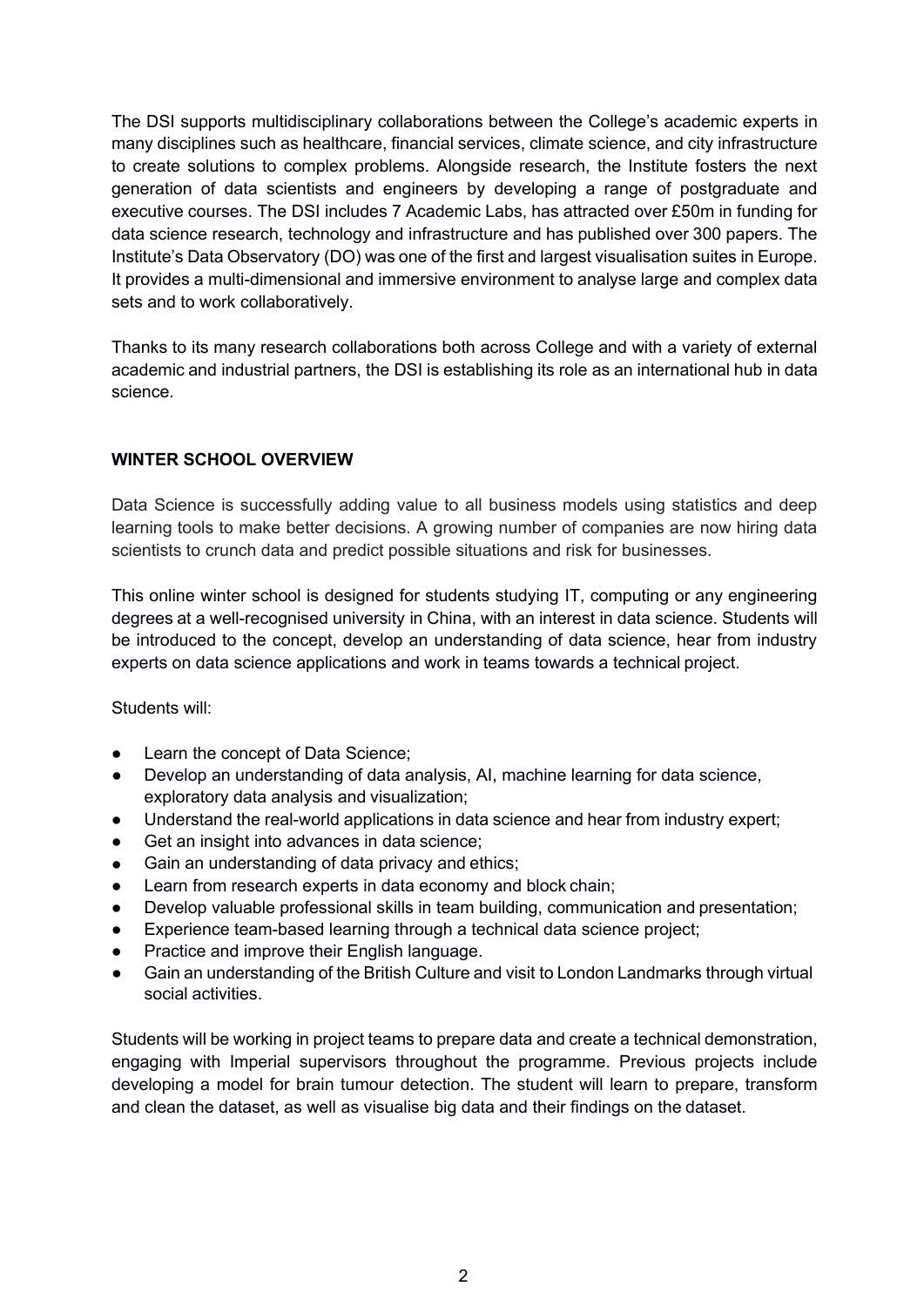In addition, students will have an opportunity to take part in virtual social activities, meet and discuss with Imperial ambassadors online, sharing their experiences on what it is like to study in a world class university and to discuss opportunities for future study.

#### **PROGRAMME STRUCTURE AND FORMAT**

43 learning hours spread over 3-4 weeks covering live lectures, workshops, tutorials, project work and self-study time.

Live classes of between 1.5 to 2 hours duration will be delivered on weekdays over a three week period. Some days will have an additional one-hour live tutorial session with a project supervisor. All classes will be delivered between 08:30 and 10:30 UK time / 15:30 to 17:30 China time.

Project work will be done through team-based learning with supervision. Final projects will be presented in groups to a panel of experts on the last day of the programme. A prize will be awarded to the team with the best project.

Online project channels will be allocated to each team for project work and tutorials. Students will be able to use the channel at any time to work on their project.

The entire programme will be taught in English.

#### **CERTIFICATION**

Students will receive a verified Imperial College London digital certificate on successful completion of the winter school and a prize will be awarded to the best project team. Each student will also receive a transcript for their project marks.

#### **ENTRY REQUIREMENTS**

All students are expected to be studying an undergraduate degree in any engineering discipline, IT or computing degree at a well-recognised university in China.

#### *English requirements:*

All students are required to have a good command of English, and if it is not their first language, they will need to satisfy the College requirement as follows:

- a minimum score of IELTS (Academic Test) 6.5 overall (with no less than 6.0 in any element) or equivalent
- TOEFL (iBT) 92 overall (minimum 20 in all elements)
- CET-4 (China) minimum score of 550
- CET- 6 (China) minimum score of 520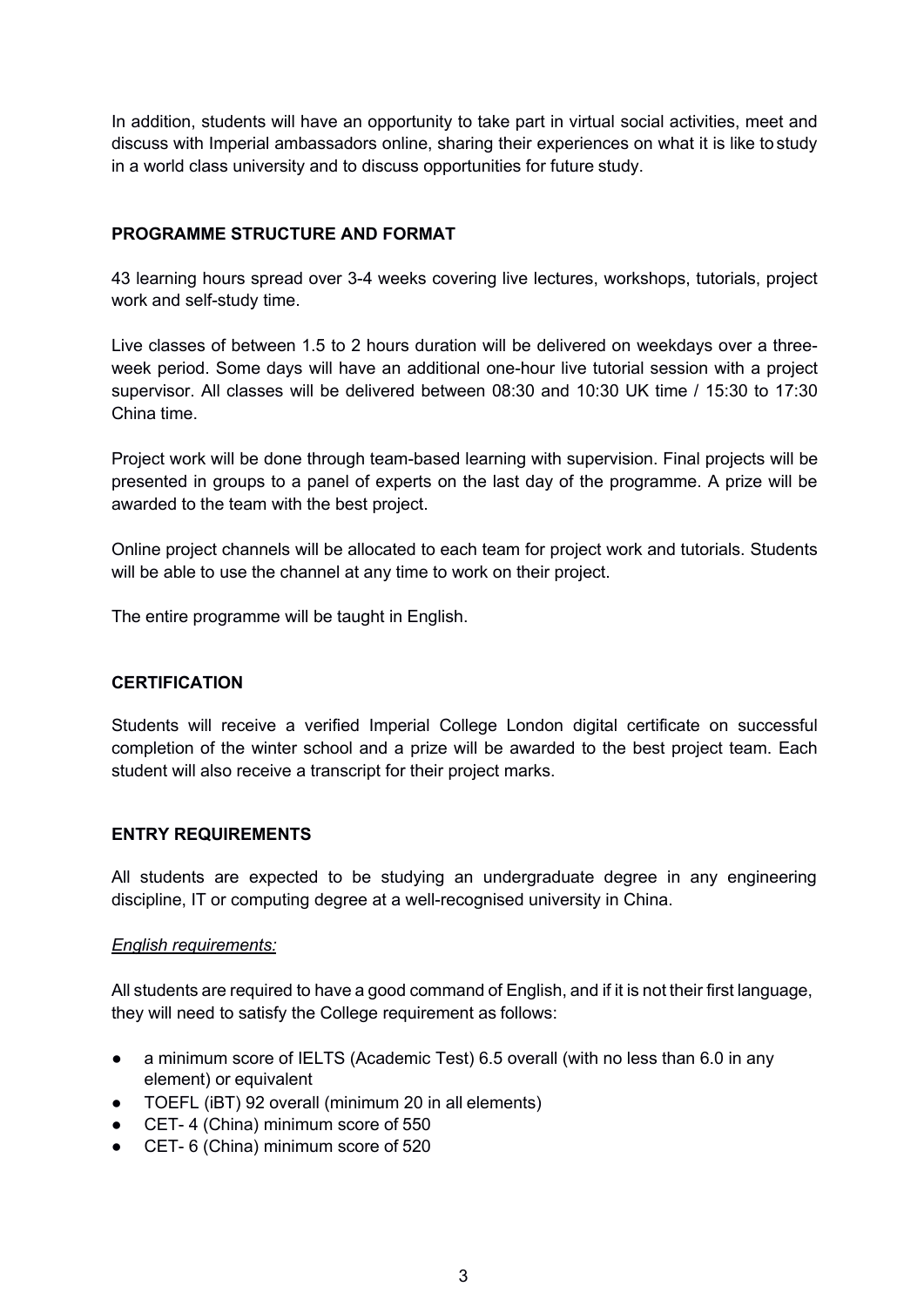*Technical requirements:* Technical requirements:<br>
As the project has a strong technical element, students are expected to have the following<br>
technical knowledge and interest:<br>
● Interested in computer visualisation / natural language processing; Technical requirements:<br>
As the project has a strong technical element, students and<br>
technical knowledge and interest:<br>
• Interested in computer visualisation / natural language<br>
• Have at least intermediate level at one **Technical requirements:**<br>
As the project has a strong technical element, students are expected to have the following<br>
technical knowledge and interest:<br>
• Interested in computer visualisation / natural language processing Technical requirements:<br>
As the project has a strong technical element, students are expected to have the following<br>
technical knowledge and interest:<br>
■ Interested in computer visualisation / natural language processing; Technical requirements:<br>
As the project has a strong technical element, students are expected to have the following<br>
technical knowledge and interest:<br>
● Interested in computer visualisation / natural language processing;

- 
- **Fechnical requirements:**<br>
As the project has a strong technical element, students are expected to have the following<br>
technical knowledge and interest:<br>
 Interested in computer visualisation / natural language processin mical requirements:<br>
he project has a strong technical element, st<br>
nical knowledge and interest:<br>
Interested in computer visualisation / natural la<br>
Have at least intermediate level at one of the c<br>
Java, C ++, etc.);<br>
Ha Technical requirements:<br>
As the project has a strong technical element, students are expected<br>
technical knowledge and interest:<br>
■ Interested in computer visualisation / natural language processing;<br>
■ Have at least inte
- 
- 
- 

Students will need to have access to a computer pre-installed with Python, have a webcam, microphone and good internet connection to attend the live classes.

### **COST**

The cost of the programme is £1850

### **TEACHING FACULTY**

is £1850<br>
directed by Professor Yike Guo and taught by a multi-disciplina<br>
Data Science Institute and other departments of Imperial Colleg<br>
Professor Yike Guo<br>
Co-Director of the Data Science Institute<br>
Professor of Comput directed by Professor Yike Guo and taught by a multi-di<br>Data Science Institute and other departments of Imperia<br>Professor Yike Guo<br>Co-Director of the Data Science Institute<br>Professor of Computing Science<br>Imperial College L The winter school is co-directed by Professor Yike Guo and taught by a multi-disciplinary teaching faculty from the Data Science Institute and other departments of Imperial College London.



is £1850<br>
directed by Professor Yike Guo and taught by<br>
Data Science Institute and other departments of<br>
Professor Yike Guo<br>
Co-Director of the Data Science Institute<br>
Professor of Computing Science<br>
Imperial College Londo directed by Professor Yike Guo and taught by a<br>Data Science Institute and other departments of<br>Professor Yike Guo<br>Co-Director of the Data Science Institute<br>Professor of Computing Science<br>Imperial College London

Fromthe Data Science Institute and other departments of Imperial College<br>
London.<br>
The Co-Director of the Data Science Institute<br>
Professor of Computing Science<br>
Imperial College London<br>
The Guo is Professor of Computing For the Data Science Institute<br>
Co-Director of the Data Science Institute<br>
Professor of Computing Science<br>
Imperial College London<br>
College London<br>
College London. He is the founding Director of the Data Science Institute Professor Yike Guo<br>
Co-Director of the Data Science Institute<br>
Professor of Computing Science<br>
Imperial College London<br>
Xike Guo is Professor of Computing Science in the Department of Computing at Imperial<br>
College London. Frofessor Sike Guo<br>
Co-Director of the Data Science Institute<br>
Professor of Computing Science<br>
Imperial College London<br>
Mike Guo is Professor of Computing Science in the Department of Computing at Imperial<br>
College London. Britain. Professor of Computing Science<br>
Imperial College London<br>
Yike Guo is Professor of Computing Science in the Department of Computing at Imperial<br>
College London. He is the founding Director of the <u>Data Science Institute</u> at

Imperial College London<br>
Vike Guo is Professor of Computing Science in the Department of Computing at Imperial<br>
College London. He is the founding Director of the <u>Data Science Institute</u> at Imperial College.<br>
He is a Fell Yike Guo is Professor of Computing Science in the Department of Computing at Imperial<br>College London. He is the founding Director of the <u>Data Science Institute</u> at Imperial College.<br>He is a Fellow of the Royal Academy of Yike Guo is Professor of Computing Science in the Department of Computing at Imperial College London. He is the founding Director of the <u>Data Science Institute</u> at Imperial College.<br>He is a Fellow of the Royal Academy of The Guo is Professor of Computing Science in the Department of Computing at Imperial College London. He is the founding Director of the <u>Data Science Institute</u> at Imperial College. He is a Fellow of the Royal Academy of E Yike Guo is Professor of Computing Science in the Department of Computing at Imperial<br>College London. He is the founding Director of the <u>Data Science Institute</u> at Imperial College.<br>He is a Fellow of the Royal Academy of College London. He is the founding Director of the <u>Data Science Institute</u> at Imperial College.<br>He is a Fellow of the Royal Academy of Engineering (FREng), Member of Academia Europaea<br>(MAE), Fellow of British Computer Soc He is a Fellow of the Royal Academy of Engineering (FREng), Member of Academia Europa<br>(MAE), Fellow of British Computer Society and a Trustee of The Royal Institution of Gr<br>Britain.<br>Professor Guo received a first-class hon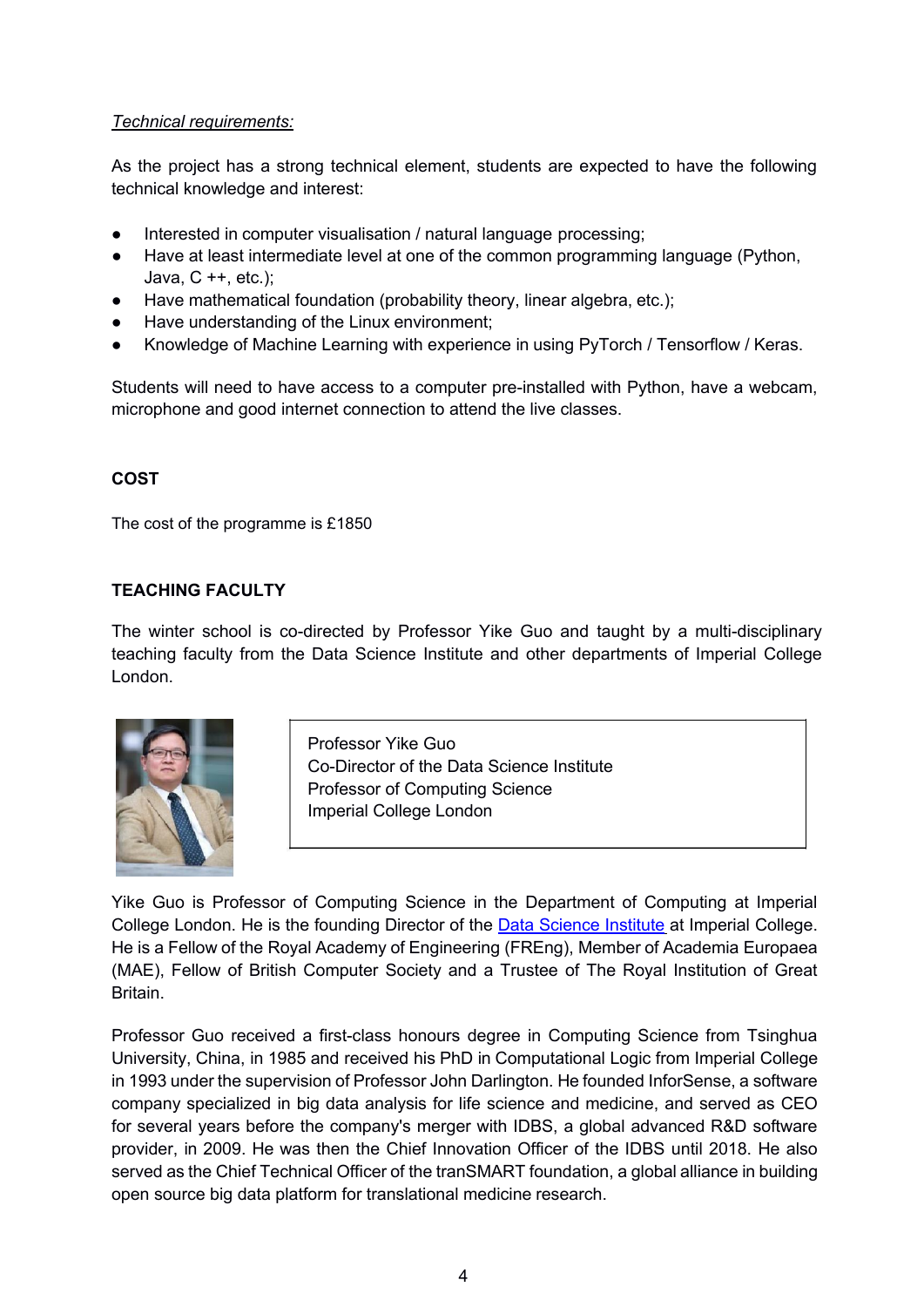He has been working on technology and platforms for scientific data analysis since the mid- 1990s, where his research focuses on data mining, machine learning and large-scale data management. He has contributed to numerous major research projects including: the UK EPSRC platform project, Discovery Net; the Wellcome Trust-funded Biological Atlas of Insulin Resistance (BAIR); and the European Commission U-BIOPRED project. He was thePrincipal Investigator of the European Innovative Medicines Initiative (IMI) eTRIKS project, a €23M project building a cloud-based informatics platform, in which tranSMART is a core component for clinico-genomic medical research, and co-Investigator of Digital City Exchange, a £5.9M research programme exploring ways to digitally link utilities and services within smart cities.

Professor Guo has published over 250 articles, papers and reports. Projects he has contributed to have been internationally recognised, including winning the "Most Innovative Data Intensive Application Award" at the Supercomputing 2002 conference for Discovery Net, the Bio-IT World "Best Practices Award" for U-BIOPRED in 2014 and the "Best Open Source Software Award" from ACM SIGMM in 2017.



Photos above: Data Science Institute 360 degree observatory and Professor Yike Guo hosting a visit of President Xi Jingping in October 2015.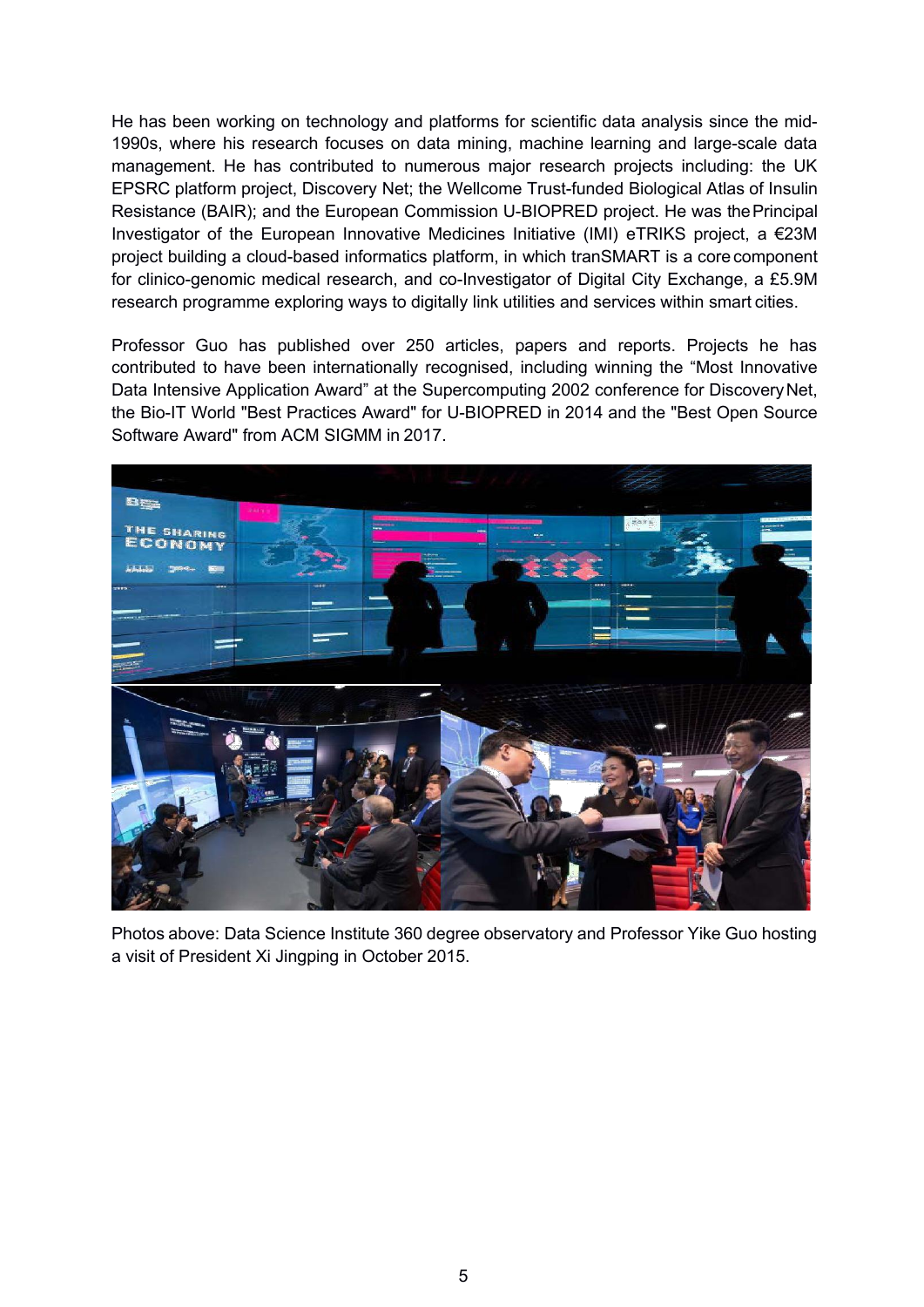#### **FEEDBACK FROM PAST STUDENTS**

- *"I really have learned a lot through the programme. Thanks to all professors and supervisors"* - student from Shanghai Jiaotong University
- *"High quality teaching, useful knowledge and full support"* student from Shanghai Jiaotong University
- *"Wonderful. It enhanced my understanding of data science. It was also wonderful to listen and discuss opinions with the professors"* – student from Zhejiang University
- *"It's indeed a wonderful experience, learning knowledge and coming across with so many* excellent teachers and classmates" - student from Zhejiang University
- *"This programme opens a door to the world of data science for me! Brilliant!"* student from Zhejiang University



Photo above: 2020 Data Science Online Summer School cohort